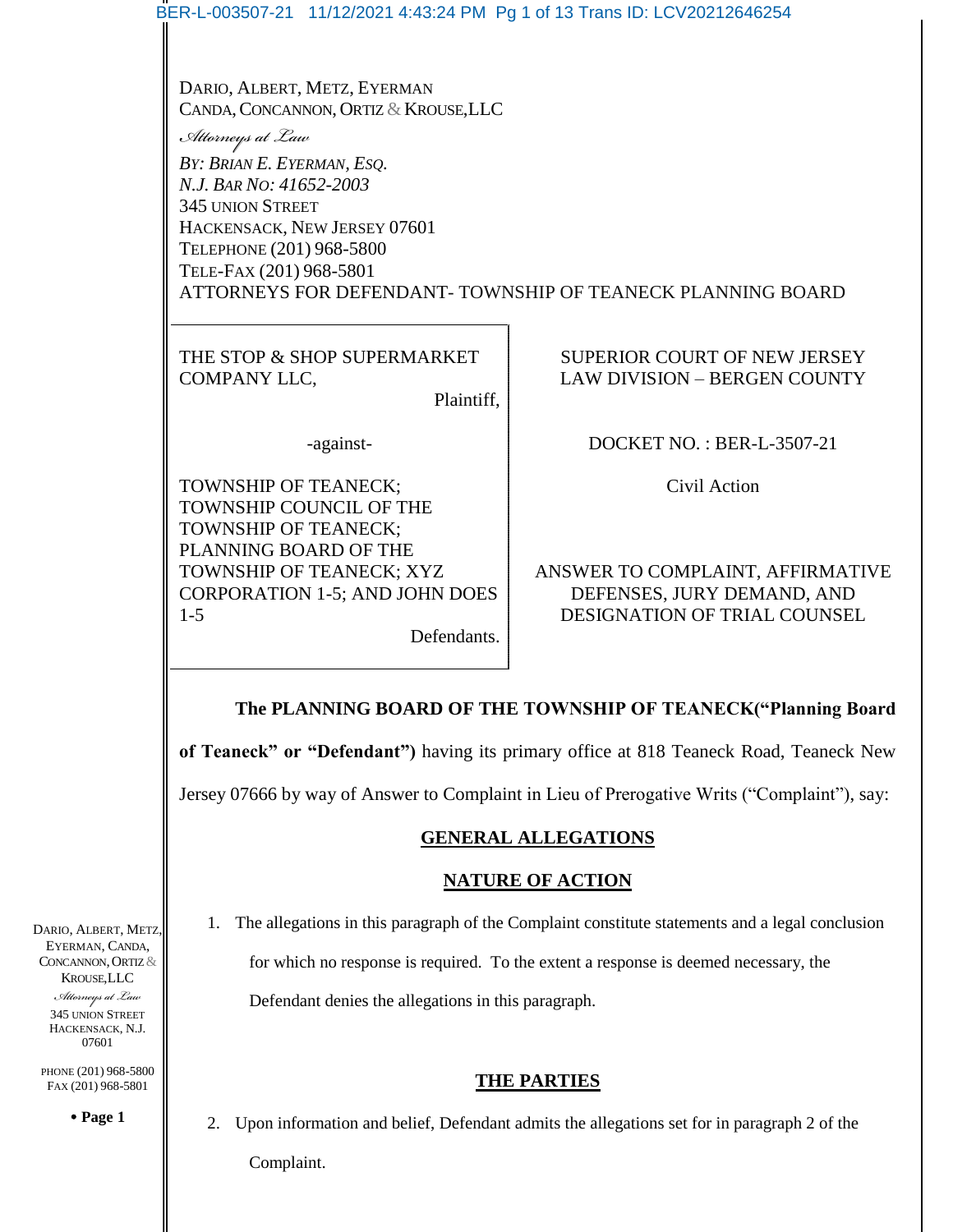## BER-L-003507-21 11/12/2021 4:43:24 PM Pg 2 of 13 Trans ID: LCV20212646254

- 3. Defendant admits the allegations set forth in paragraph 3 of the Complaint.
- 4. Defendant admits the allegations set forth in paragraph 4 of the Complaint.
- 5. Defendant admits the allegations set forth in paragraph 5 of the Complaint.
- 6. Defendant neither admits nor denies the allegations set forth in paragraph 6 of the Complaint and leaves Plaintiff to its proofs.
- 7. Defendant neither admits nor denies the allegations set forth in paragraph 7 of the Complaint and leaves Plaintiff to its proofs.

#### **BACKGROUND**

- 8. Upon information and belief Defendant admits the allegations set forth in paragraph 8 of the Complaint.
- 9. Defendant admits the allegations set forth in paragraph 9 of the Complaint.
- 10. Upon information and belief Defendant admits the allegations set forth in paragraph 10 of the Complaint.
- 11. Upon information and belief Defendant admits the allegations set forth in paragraph 11 of the Complaint.
- 12. Upon information and belief Defendant admits the allegations set forth in paragraph 12 of the Complaint.
- 13. Upon information and belief Defendant admits Defendant admits the allegations set forth in paragraph 13 of the Complaint.
- 14. Upon information and belief Defendant admits the allegations set forth in paragraph 14 of the Complaint.
- 15. Upon information and belief Defendant admits Defendant admits the allegations set forth in paragraph 15 of the Complaint.
- 16. Defendant admits the allegations set forth in paragraph 16 of the Complaint.
- 17. Upon information and belief Defendant admits the allegations set forth in paragraph 17 of the Complaint.
- 18. Upon information and belief Defendant admits the allegations set forth in paragraph 18 of the Complaint.

DARIO, ALBERT, METZ, EYERMAN, CANDA, CONCANNON, ORTIZ & KROUSE,LLC

> *Attorneys at Law* 345 UNION STREET HACKENSACK, N.J. 07601

PHONE (201) 968-5800 FAX (201) 968-5801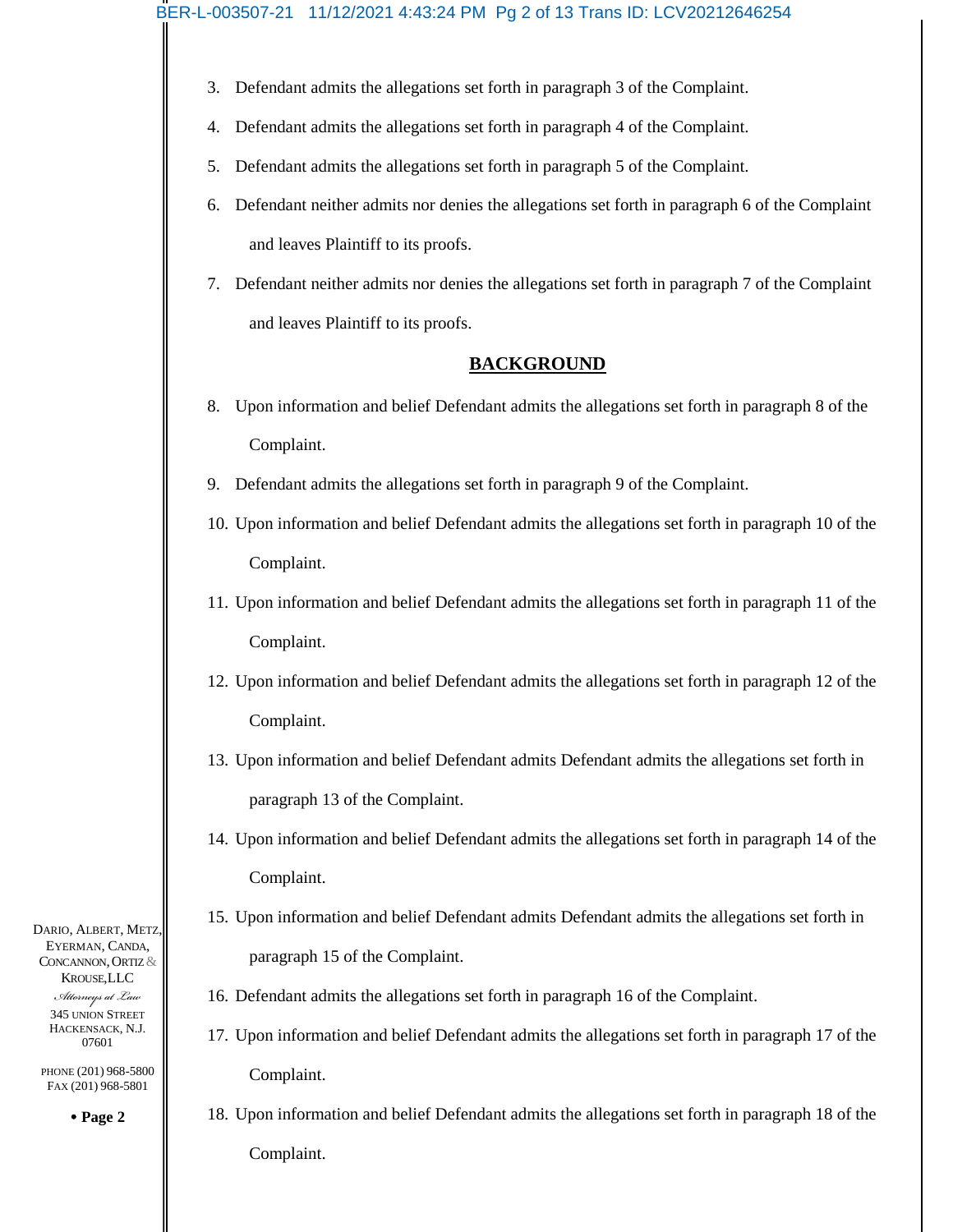#### BER-L-003507-21 11/12/2021 4:43:24 PM Pg 3 of 13 Trans ID: LCV20212646254

- 19. Upon information and belief Defendant admits the allegations set forth in paragraph 19 of the Complaint.
- 20. Defendant neither admits nor denies the allegations set forth in paragraph 20 of the Complaint and leaves Plaintiff to its proofs.
- 21. Defendant neither admits nor denies the allegations set forth in paragraph 21 of the Complaint and leaves Plaintiff to its proofs.
- 22. Defendant neither admits nor denies the allegations set forth in paragraph 22 of the Complaint and leaves Plaintiff to its proofs.

#### **PRELIMINARY INVESTIGATION**

- 23. Defendant admits the allegations set forth in paragraph 23 of the Complaint.
- 24. Defendant admits the allegations set forth in paragraph 24 of the Complaint.
- 25. Defendant admits the allegations set forth in paragraph 25 of the Complaint.
- 26. Defendant admits the allegations set forth in paragraph 26 of the Complaint.
- 27. Defendant admits the allegations set forth in paragraph 27 of the Complaint.
- 28. Defendant admits the allegations set forth in paragraph 28 of the Complaint.

## **MUNICIPAL PARKING LOT (BLOCK 705, LOT 4.01)**

- 29. Defendant admits the allegations set forth in paragraph 29 of the Complaint.
- 30. Defendant admits the allegations set forth in paragraph 30 of the Complaint.
- 31. Defendant admits the allegations set forth in paragraph 31 of the Complaint.
- 32. Defendant admits the allegations set forth in paragraph 32 of the Complaint.

## **STOP & SHOP (LOTS 3, 4 & 5)**

- 33. Defendant denies the allegations set forth in paragraph 33 of the Complaint, except admit only that the referenced Preliminary Investigation relied in part upon the referenced "Store Analysis".
- 34. Upon information and belief Defendant admits the allegations set forth in paragraph 34 of the Complaint.
- 35. Defendant neither admits nor denies the allegations set forth in paragraph 35 of the Complaint.
- 36. Defendant denies the allegations set forth in paragraph 36 of the Complaint.

DARIO, ALBERT, METZ, EYERMAN, CANDA, CONCANNON, ORTIZ & KROUSE,LLC

*Attorneys at Law* 345 UNION STREET HACKENSACK, N.J. 07601

PHONE (201) 968-5800 FAX (201) 968-5801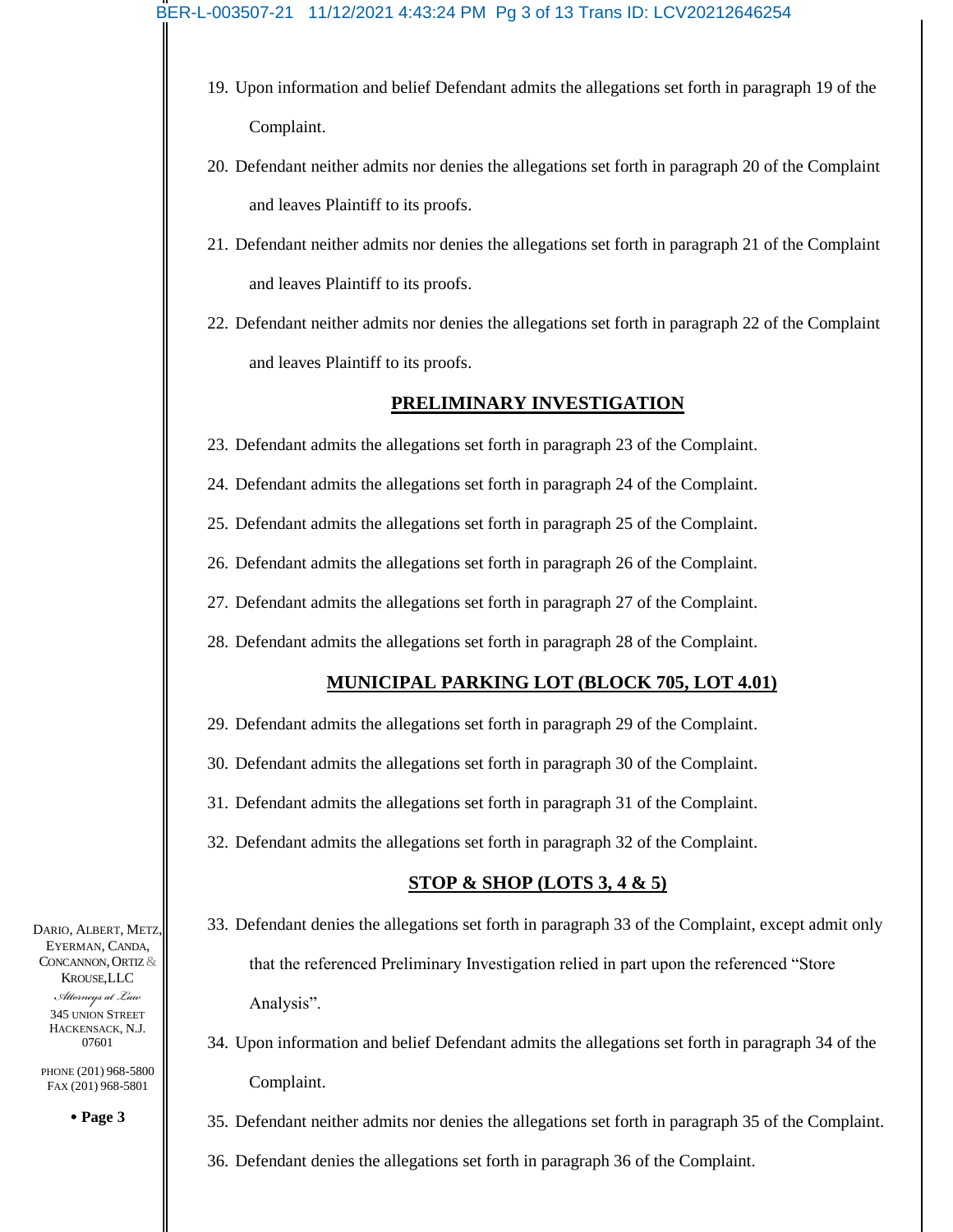# BER-L-003507-21 11/12/2021 4:43:24 PM Pg 4 of 13 Trans ID: LCV20212646254

37. Defendant denies the allegations set forth in paragraph 37 of the Complaint. 38. Defendant denies the allegations set forth in paragraph 38 of the Complaint. 39. Defendant denies the allegations set forth in paragraph 39 of the Complaint. 40. Defendant denies the allegations set forth in paragraph 40 of the Complaint. 41. Defendant denies the allegations set forth in paragraph 41 of the Complaint. 42. Defendant denies the allegations set forth in paragraph 42 of the Complaint. 43. Defendant denies the allegations set forth in paragraph 43 of the Complaint. 44. Defendant denies the allegations set forth in paragraph 44 of the Complaint. 45. Defendant denies the allegations set forth in paragraph 45 of the Complaint. 46. Defendant neither admits nor denies the allegations set forth in paragraph 46 of the Complaint. 47. Defendant denies the allegations set forth in paragraph 47 of the Complaint. 48. Defendant neither admits nor denies the allegations set forth in paragraph 48 of the Complaint. 49. Defendant denies the allegations set forth in paragraph 49 of the Complaint. 50. Defendant denies the allegations set forth in paragraph 50 of the Complaint. 51. Defendant denies the allegations set forth in paragraph 51 of the Complaint. 52. Defendant denies the allegations set forth in paragraph 52 of the Complaint. 53. Defendant denies the allegations set forth in paragraph 53 of the Complaint. 54. Defendant admits to the allegations set forth in Paragraph 54 of the Complaint. 55. Defendant denies the allegations set forth in paragraph 55 of the Complaint. 56. Defendant admits the allegations set forth in paragraph 56 of the Complaint in as much as such

- paragraph is an incomplete summary of the hearing.
- 57. Paragraph 57 is an incomplete paraphrasing of testimony and is therefore neither admitted nor denied.
- 58. Paragraph 58 is an incomplete paraphrasing of testimony and is therefore neither admitted nor denied.
- 59. Upon information and belief Defendant admits the allegations set forth in paragraph 59 of the Complaint.
- 60. Defendant denies the allegations set forth in paragraph 60 of the Complaint.

DARIO, ALBERT, METZ, EYERMAN, CANDA, CONCANNON, ORTIZ & KROUSE,LLC

> *Attorneys at Law* 345 UNION STREET HACKENSACK, N.J. 07601

PHONE (201) 968-5800 FAX (201) 968-5801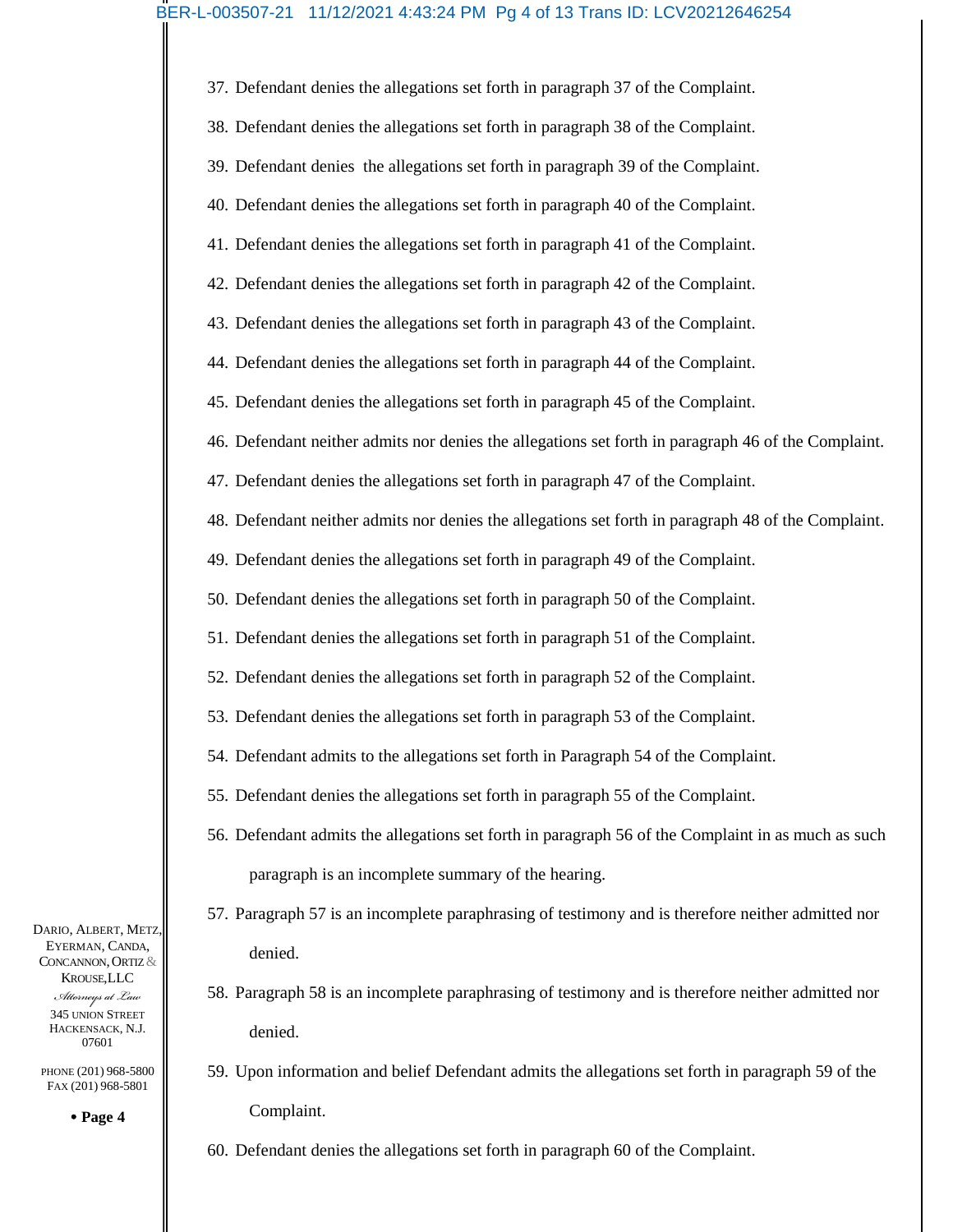- 61. Defendant denies the allegations set forth in paragraph 61 of the Complaint.
- 62. Defendant denies the allegations set forth in paragraph 62 of the Complaint.

## **SGI BUDDHIST CENTER (LOTS 1 & 2)**

- 63. Defendant neither admits nor denies the allegations set forth in paragraph 63 of the Complaint as the document speaks for itself.
- 64. Defendant denies the allegations set forth in paragraph 64 of the Complaint.

## **DESIGNATION OF REDEVELOPMENT AREA**

- 65. The allegations set forth in paragraph 65 of the Complaint is an incomplete paraphrasing of testimony and is therefore neither admitted nor denied.
- 66. Defendant admits the allegations set forth in paragraph 66 of the Complaint
- 67. Defendant neither admits nor denies the allegations set forth in paragraph 67 of the Complaint
- 68. Defendant neither admits nor denies the allegations set forth in paragraph 68 of the Complaint
- 69. The allegations in paragraph 69 of the Complaint constitute a proffered legal conclusion and is therefore denied.
- 70. Defendant denies the allegations set forth in paragraph 70 of the Complaint.
- 71. Defendant neither admits nor denies the allegations set forth in paragraph 71 of the Complaint
- 72. The allegations in paragraph 72 of the Complaint constitute a proffered legal conclusion and is therefore denied.
- 73. The allegations in paragraph 73 of the Complaint constitute a proffered legal conclusion and is therefore denied

## **COUNT ONE**

## **The Redevelopment Area Does Not Meet the Criteria for Designation Pursuant to the LRHL**

- 74. Defendants repeat each and every response above and incorporate the same as if more fully set forth herein.
- 75. Defendant denies the allegations set forth in paragraph 75 of the Complaint.
- 76. Defendant denies the allegations set forth in paragraph 76 of the Complaint.
- 77. Defendant denies the allegations set forth in paragraph 77 of the Complaint.

DARIO, ALBERT, METZ, EYERMAN, CANDA, CONCANNON, ORTIZ & KROUSE,LLC

> *Attorneys at Law* 345 UNION STREET HACKENSACK, N.J. 07601

PHONE (201) 968-5800 FAX (201) 968-5801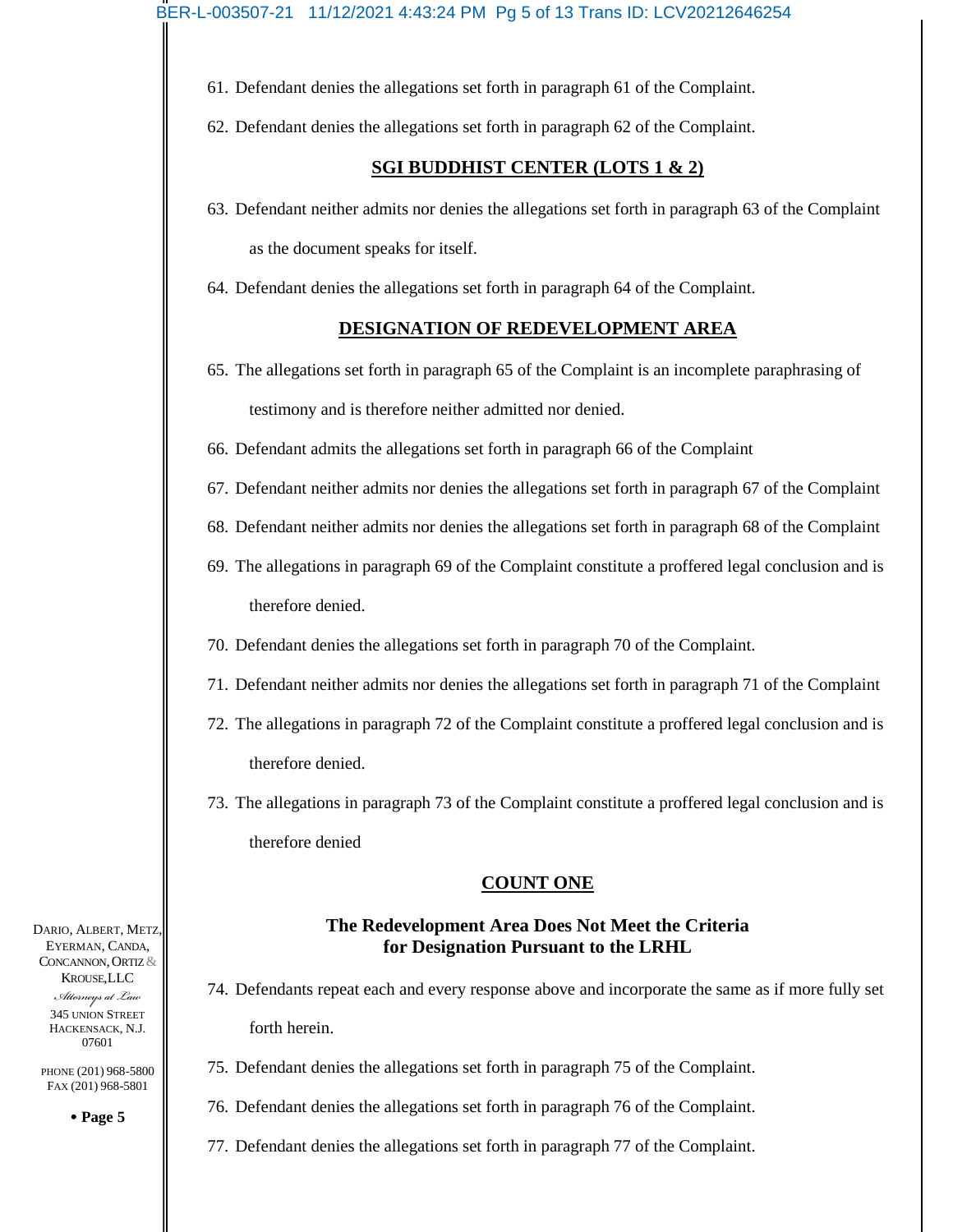# BER-L-003507-21 11/12/2021 4:43:24 PM Pg 6 of 13 Trans ID: LCV20212646254

78. Defendant denies the allegations set forth in paragraph 78 of the Complaint.

79. Defendant denies the allegations set forth in paragraph 79 of the Complaint.

80. Defendant denies the allegations set forth in paragraph 80 of the Complaint.

81. Defendant denies the allegations set forth in paragraph 81 of the Complaint.

82. Defendant denies the allegations set forth in paragraph 82 of the Complaint.

83. Defendant denies the allegations set forth in paragraph 83 of the Complaint.

- 84. Defendant denies the allegations set forth in paragraph 84 of the Complaint.
- 85. Defendant denies the allegations set forth in paragraph 85 of the Complaint.

86. Defendant denies the allegations set forth in paragraph 86 of the Complaint.

87. Defendant denies the allegations set forth in paragraph 87 of the Complaint.

88. Defendant denies the allegations set forth in paragraph 88 of the Complaint.

89. Defendant denies the allegations set forth in paragraph 89 of the Complaint.

90. Defendant denies the allegations set forth in paragraph 90 of the Complaint.

**WHEREFORE**, Defendants hereby demand judgment against the Plaintiff as follows:

- A. Dismissing Plaintiff's complaint in its entirety;
- B. For reasonable attorneys' fees and costs; and

C. For such other relief as the Court may deem just and equitable

# **COUNT TWO**

# **The Planning Board's Recommendation, and the Township Council Resolution No. 87- 2021, were Arbitrary, Capricious, and Unreasonable and Must be Rescinded**

- 91. Defendants repeat each and every response above and incorporate the same as if more fully set forth herein.
- 92. Defendant denies the allegations set forth in paragraph 92 of the Complaint.
- 93. Defendant denies the allegations set forth in paragraph 93 of the Complaint.
- 94. Defendant denies the allegations set forth in paragraph 94 of the Complaint.
- 95. Defendant denies the allegations set forth in paragraph 95 of the Complaint.
- 96. Defendant denies the allegations set forth in paragraph 96 of the Complaint.
	- 97. Defendant denies the allegations set forth in paragraph 97 of the Complaint.

DARIO, ALBERT, METZ, EYERMAN, CANDA, CONCANNON, ORTIZ & KROUSE,LLC

*Attorneys at Law* 345 UNION STREET HACKENSACK, N.J. 07601

PHONE (201) 968-5800 FAX (201) 968-5801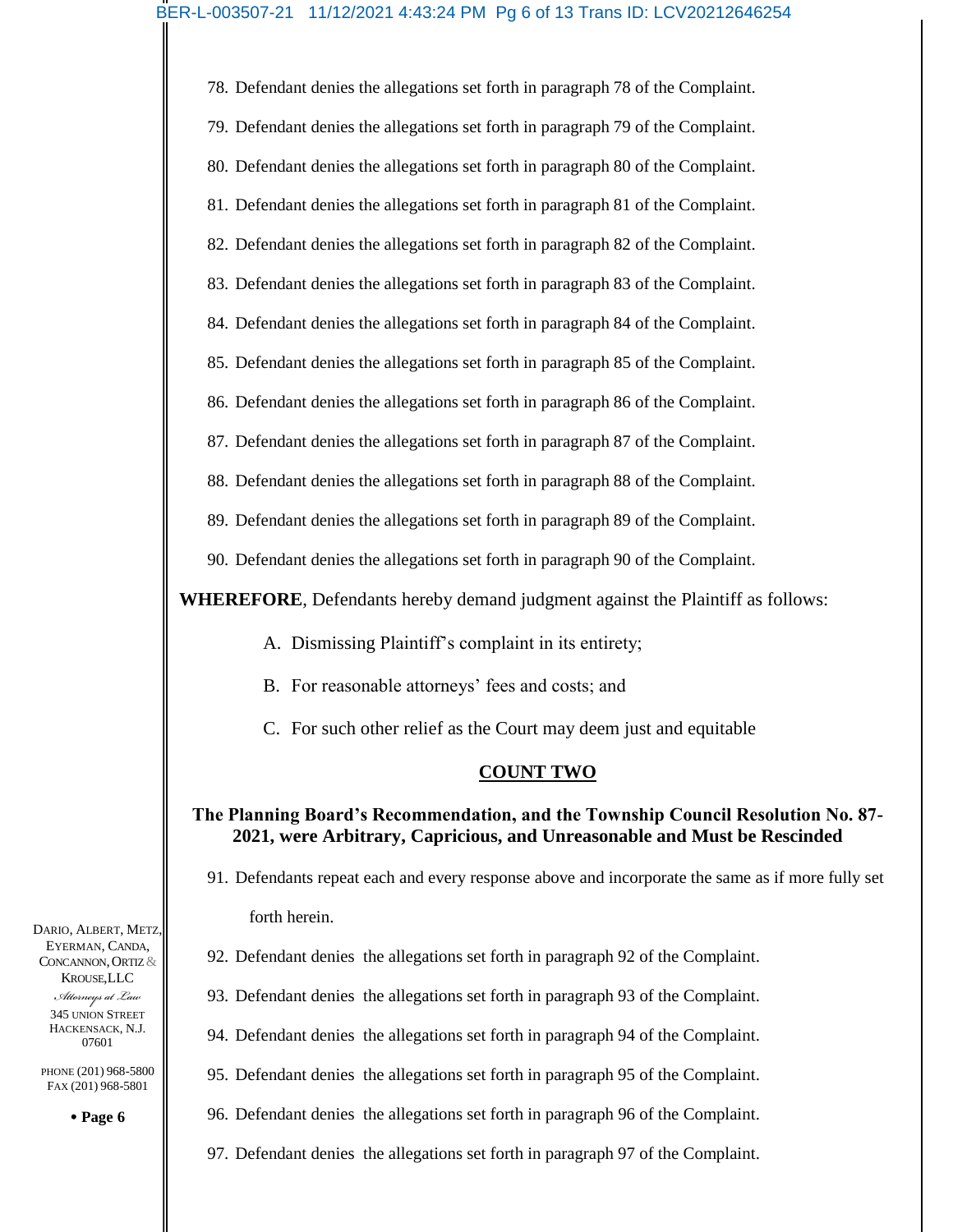98. Defendant denies the allegations set forth in paragraph 98 of the Complaint.

99. Defendant denies the allegations set forth in paragraph 99 of the Complaint.

100. Defendant denies the allegations set forth in paragraph 100 of the Complaint.

101. Defendant denies the allegations set forth in paragraph 101 of the Complaint.

102. Defendant denies the allegations set forth in paragraph 102 of the Complaint.

103. Defendant denies the allegations set forth in paragraph 103 of the Complaint.

104. Defendant denies the allegations set forth in paragraph 104 of the Complaint.

**WHEREFORE**, Defendants hereby demand judgment against the Plaintiff as follows:

A. Dismissing Plaintiff's complaint in its entirety;

B. For reasonable attorneys' fees and costs; and

C. For such other relief as the Court may deem just and equitable

#### **COUNT THREE**

## **Designation of the Redevelopment Area Is Invalid Due to Conflict of Interest**

105. Defendants repeat each and every response above and incorporate the same as if more fully set forth herein.

## **Conflict Arising from Store Analysis**

106. Defendant denies the allegations set forth in paragraph 106 of the Complaint.

107. Defendant denies the allegations set forth in paragraph 107 of the Complaint.

108. Defendant admits the allegations set forth in paragraph 108 of the Complaint.

109. Defendant admits the allegations set forth in paragraph 109 of the Complaint.

110. Defendant admits the allegations set forth in paragraph 110 of the Complaint.

- 111. Defendant neither admits nor denies the allegations set forth in paragraph 111 of the Complaint.
- 112. Defendant neither admits nor denies the allegations set forth in paragraph 112 of the Complaint.
- 113. Defendant denies the allegations set forth in paragraph 113 of the Complaint.
- 114. Defendant denies the allegations set forth in paragraph 114 of the Complaint.

DARIO, ALBERT, METZ, EYERMAN, CANDA, CONCANNON, ORTIZ & KROUSE,LLC

*Attorneys at Law* 345 UNION STREET HACKENSACK, N.J. 07601

PHONE (201) 968-5800 FAX (201) 968-5801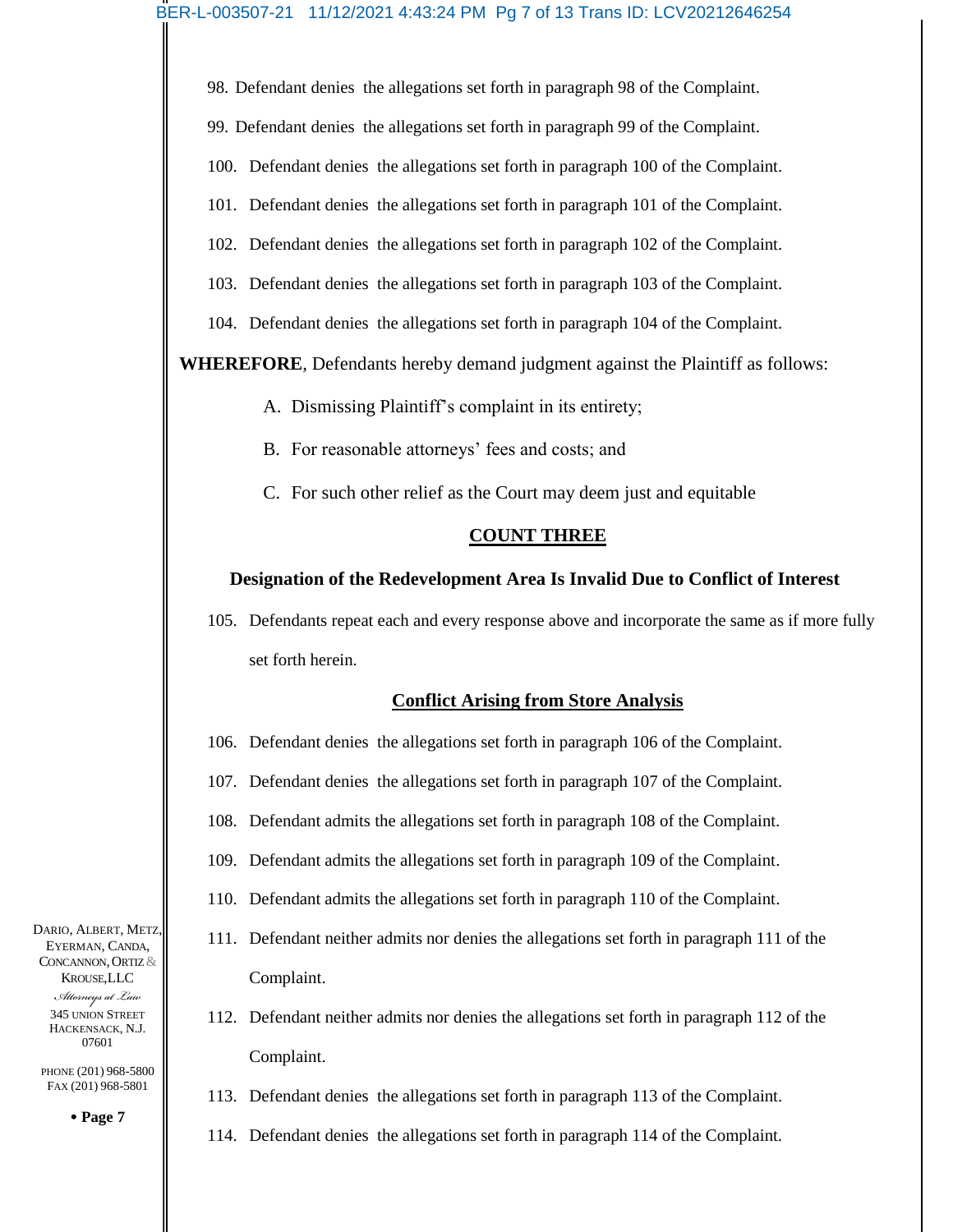- 115. Defendant denies the allegations set forth in paragraph 115 of the Complaint.
- 116. Defendant denies the allegations set forth in paragraph 116 of the Complaint.
- 117. Defendant neither admits nor denies the allegations set forth in paragraph 117 of the Complaint and leave Plaintiff to its proofs.
- 118. Defendant denies the allegations set forth in paragraph 118 of the Complaint.
- 119. Defendant denies the allegations set forth in paragraph 119 of the Complaint.
- 120. Defendant denies the allegations set forth in paragraph 120 of the Complaint.
- 121. Defendant denies the allegations set forth in paragraph 121 of the Complaint.
- 122. Defendant denies the allegations set forth in paragraph 122 of the Complaint.
- 123. Defendant denies the allegations set forth in paragraph 123 of the Complaint.
- 124. Defendant neither admits nor denies the allegations set forth in paragraph 124 of the Complaint and leave Plaintiff to its proofs.
- 125. Defendant denies the allegations set forth in paragraph 125 of the Complaint.
- 126. Defendant denies the allegations set forth in paragraph 126 of the Complaint.
- 127. Defendant denies the allegations set forth in paragraph 127 of the Complaint.
- 128. Defendant denies the allegations set forth in paragraph 128 of the Complaint.

## **Conflict Arising from Participation by Planning Board Member Rose**

- 129. Paragraph 129 is an incomplete paraphrasing of testimony and is therefore neither admitted nor denied.
- 130. Paragraph 130 is an incomplete paraphrasing of testimony and is therefore neither admitted nor denied.
- 131. Paragraph 131 is an incomplete paraphrasing of testimony and is therefore neither admitted nor denied.
- 132. Paragraph 132 is an incomplete paraphrasing of testimony and is therefore neither admitted nor denied.
- 133. Defendant neither admits nor denies the allegations set forth in paragraph 133 of the Complaint and leave Plaintiff to its proofs.
	- 134. Defendant denies the allegations set forth in paragraph 134 of the Complaint .

DARIO, ALBERT, METZ, EYERMAN, CANDA, CONCANNON, ORTIZ & KROUSE,LLC

*Attorneys at Law* 345 UNION STREET HACKENSACK, N.J. 07601

PHONE (201) 968-5800 FAX (201) 968-5801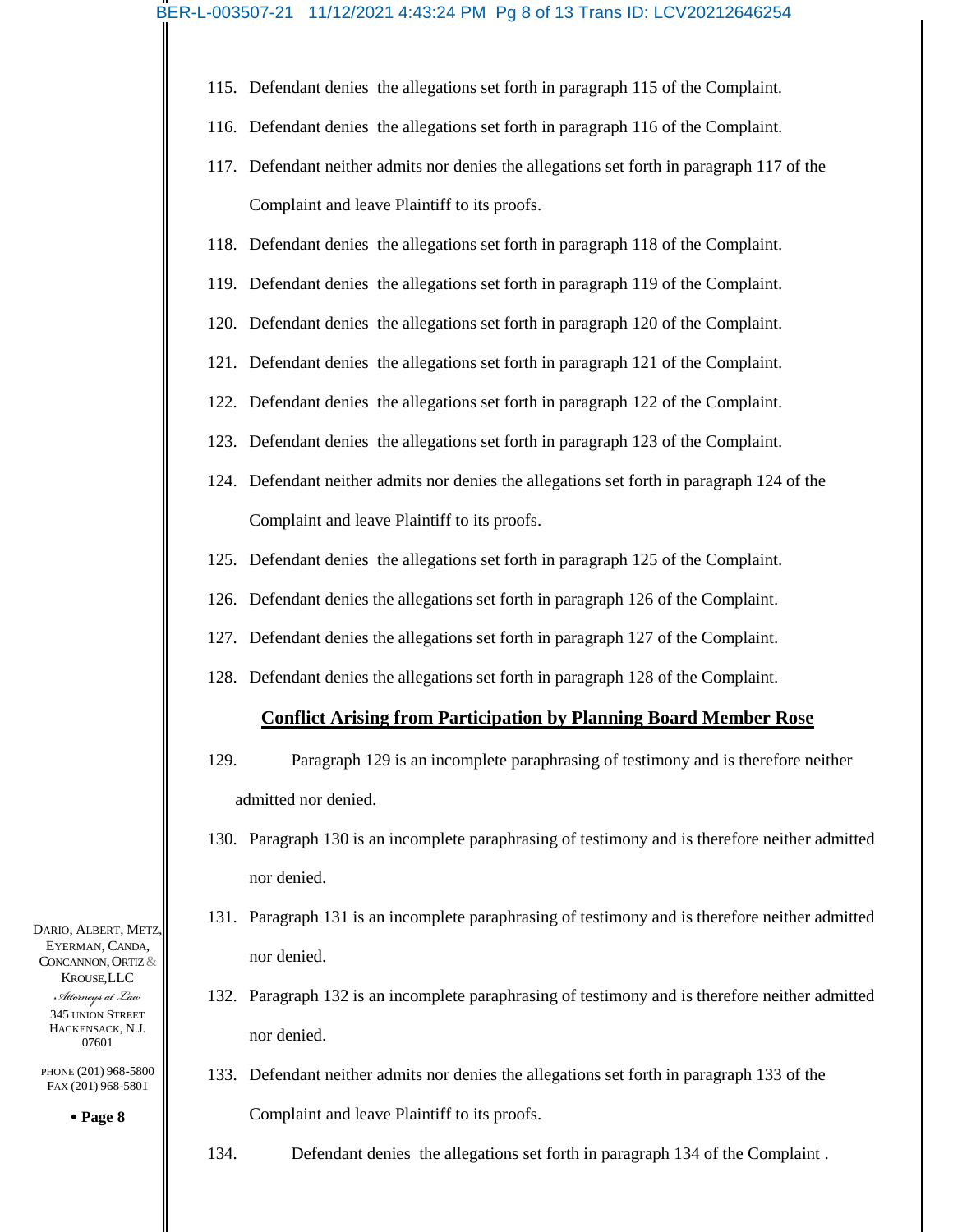135. Defendant denies the allegations set forth in paragraph 135 of the Complaint.

- 136. Defendant denies the allegations set forth in paragraph 136 of the Complaint.
- 137. Defendant denies the allegations set forth in paragraph 137 of the Complaint.

**WHEREFORE**, Defendants hereby demand judgment against the Plaintiff as follows:

- A. Dismissing Plaintiff's complaint in its entirety;
- B. For reasonable attorneys' fees and costs; and
- C. For such other relief as the Court may deem just and equitable

# **COUNT FOUR**

# **Designation of the Redevelopment Area is Invalid Due to Procedural Deficiencies**

138. Defendants repeat each and every response above and incorporate the same as if more fully set forth herein.

- 139. Defendant denies the allegations set forth in paragraph 139 of the Complaint.
- 140. Defendant denies the allegations set forth in paragraph 140 of the Complaint.
- 141. Defendant denies the allegations set forth in paragraph 141 of the Complaint.
- 142. Defendant denies the allegations set forth in paragraph 142 of the Complaint.
- 143. Defendant denies the allegations set forth in paragraph 143 of the Complaint.
- 144. Defendant denies the allegations set forth in paragraph 144 of the Complaint.
- 145. Defendant denies the allegations set forth in paragraph 145 of the Complaint.
- 146. Defendant denies the allegations set forth in paragraph 146 of the Complaint.
- 147. Defendant denies the allegations set forth in paragraph 147 of the Complaint.
- 148. Defendant denies the allegations set forth in paragraph 148 of the Complaint.

**WHEREFORE**, Defendants hereby demand judgment against the Plaintiff as follows:

DARIO, ALBERT, METZ, EYERMAN, CANDA, CONCANNON, ORTIZ & KROUSE,LLC

*Attorneys at Law* 345 UNION STREET HACKENSACK, N.J. 07601

PHONE (201) 968-5800 FAX (201) 968-5801

- A. Dismissing Plaintiff's complaint in its entirety;
- B. For reasonable attorneys' fees and costs; and
- C. For such other relief as the Court may deem just and equitable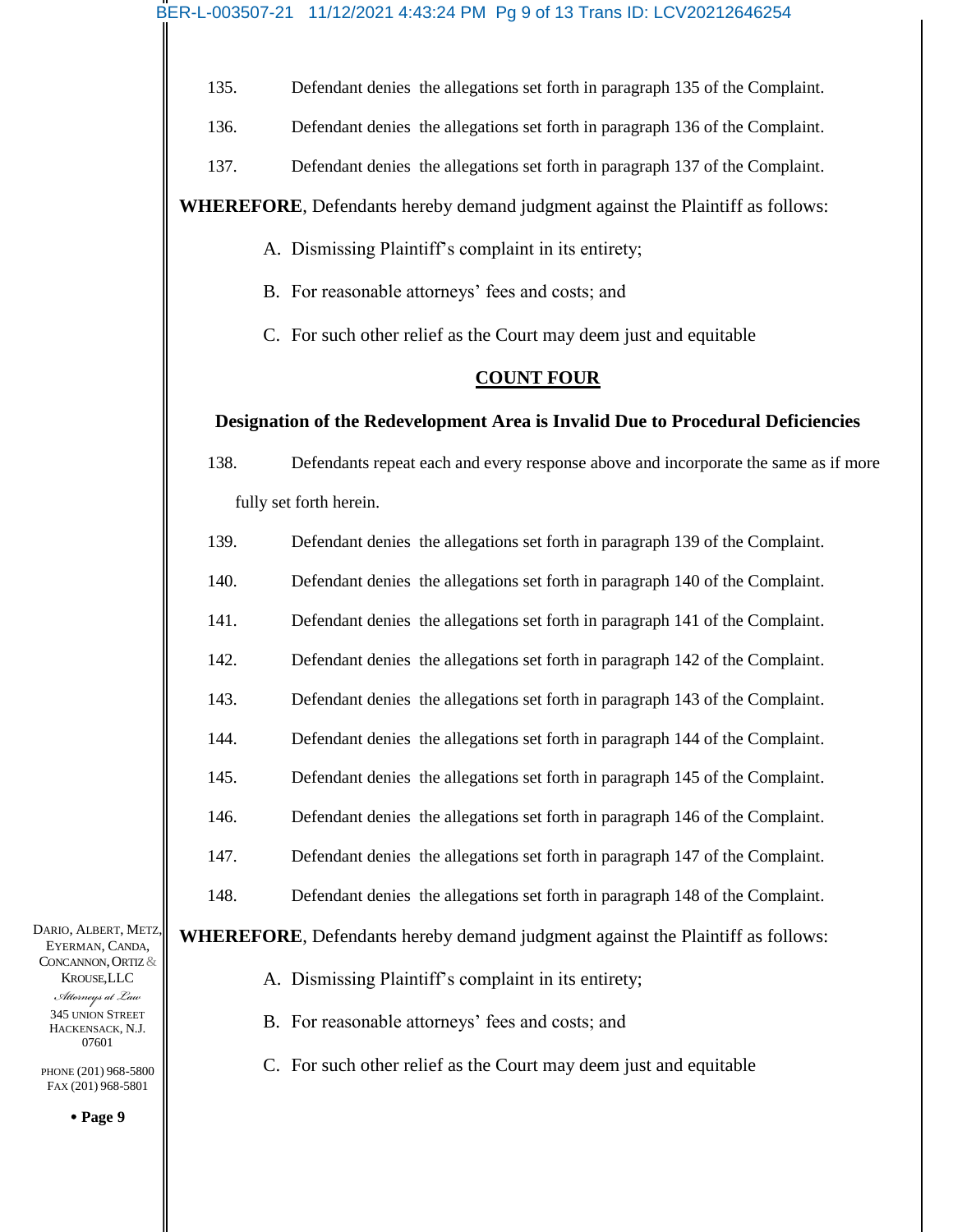# **AFFIRMATIVE DEFENSES**

## **FIRST AFFIRMATIVE DEFENSE**

The Complaint fails to state a claim upon which relief can be granted.

# **SECOND AFFIRMATIVE DEFENSE**

The Complaint fails to make a claim upon which punitive damages can be granted.

# **THIRD AFFIRMATIVE DEFENSE**

The Complaint fails to state a claim upon which Attorney's fees may be granted

# **FOURTH AFFIRMATIVE DEFENSE**

Plaintiff has waived any rights or claims he may have against the Defendants.

# **FIFTH AFFIRMATIVE DEFENSE**

Plaintiff's own conduct or negligence bars the Complained for relief.

# **SIXTH AFFIRMATIVE DEFENSE**

Plaintiff's failure to mitigate bars and/or reduces the Complained of relief.

# **SEVENTH AFFIRMATIVE DEFENSE**

The Complaint is barred by the applicable statue of limitations.

# **EIGHTH AFFIRMATIVE DEFENSE**

The Complaint is bared because the applicable administrative procedures and conditions precedent were not properly effectuated or compiled with prior to the commencement of this action.

# **NINTH AFFIRMATIVE DEFENSE**

 The Complaint is barred in whole or in part by Plaintiff's own contributory and/or comparative fault.

# **TENTH AFFIRMATIVE DEFENSE**

The Complaint is based because the applicable procedures contained within in the Municipal Land Use Law and conditions precedent were not properly effectuated or compiled with by the Plaintiff.

DARIO, ALBERT, METZ, EYERMAN, CANDA, CONCANNON, ORTIZ & KROUSE,LLC

*Attorneys at Law* 345 UNION STREET HACKENSACK, N.J. 07601

PHONE (201) 968-5800 FAX (201) 968-5801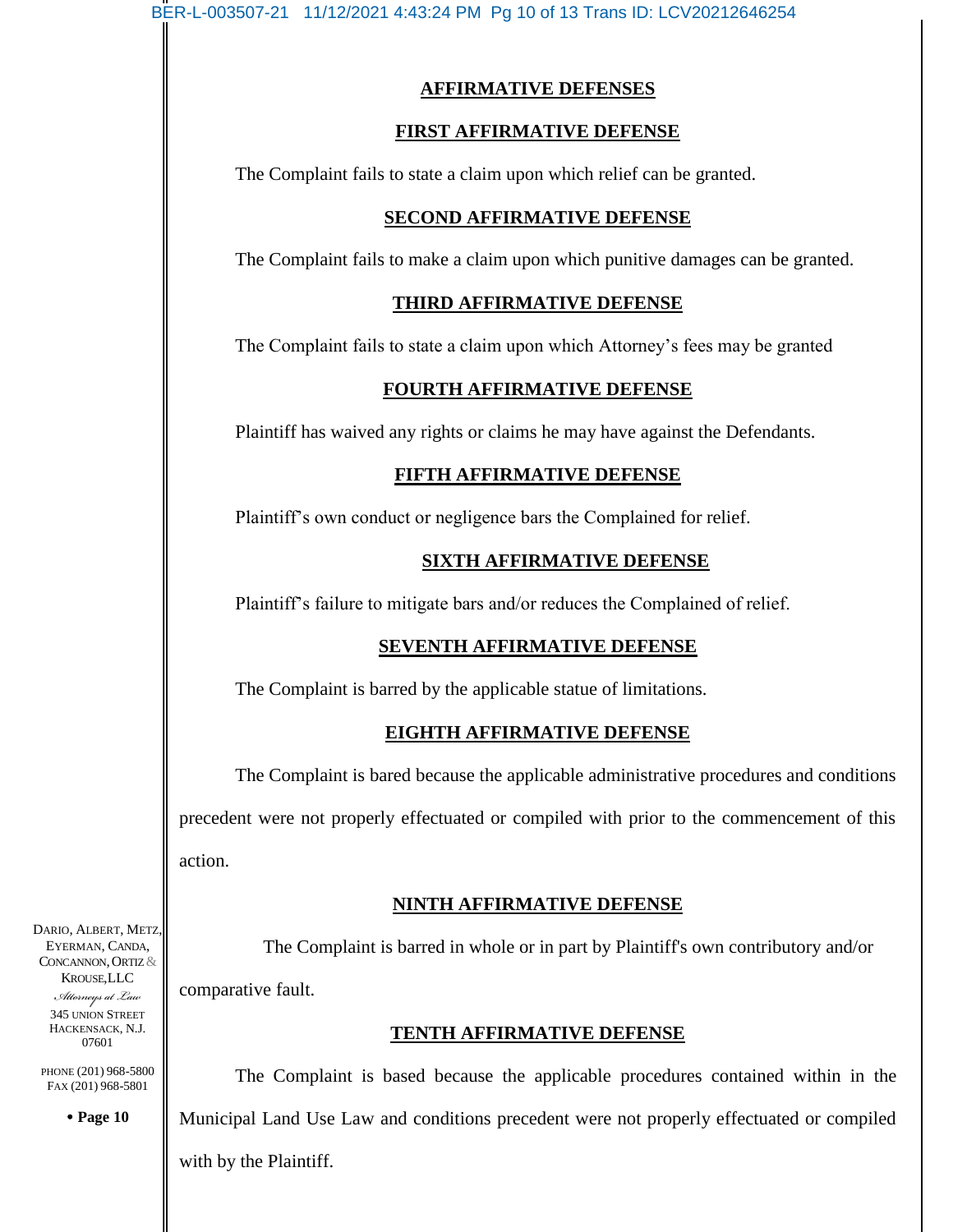BER-L-003507-21 11/12/2021 4:43:24 PM Pg 11 of 13 Trans ID: LCV20212646254

# **ELEVENTH AFFIRMATIVE DEFENSE**

Insofar as the conduct complained of in the Complaint was authorized by or can be

attributed to Defendant, such conduct was privileged.

# **TWELFTH AFFIRMATIVE DEFENSE**

This Court lacks jurisdiction over any individual Defendant

# **THIRTEENTH AFFIRMATIVE DEFENSE**

The Complaint is preempted by other State statute.

# **FOURTEENTH AFFIRMATIVE DEFENSE**

The Complaint is barred by the insufficiency of process and insufficiency of service of process.

# **FIFTEENTH AFFIRMATIVE DEFENSE**

The Complaint is barred because the Plaintiff failed to respond to their received notices in the proper manner.

# **SIXTEENTH AFFIRMATIVE DEFENSE**

This Court lacks jurisdiction over any individual Defendant.

# **SEVENTEENTH AFFIRMATIVE DEFENSE**

The Complaint is barred by the entire controversy doctrine.

# **EIGHTEENTH AFFIRMATIVE DEFENSE**

The acts or omissions alleged in the Complaint are cloaked by the doctrine of absolute

immunity and/or qualified and/or good faith immunity.

# **NINETEENTH AFFIRMATIVE DEFENSE**

The Complaint is Bared because the Plaintiff's claims are frivolous.

# **TWENTIETH AFFIRMATIVE DEFENSE**

The Complaint is barred by the doctrine of ripeness.

# **TWENTY-FIRST AFFIRMATIVE DEFENSE**

DARIO, ALBERT, METZ, EYERMAN, CANDA, CONCANNON, ORTIZ & KROUSE,LLC

*Attorneys at Law* 345 UNION STREET HACKENSACK, N.J. 07601

PHONE (201) 968-5800 FAX (201) 968-5801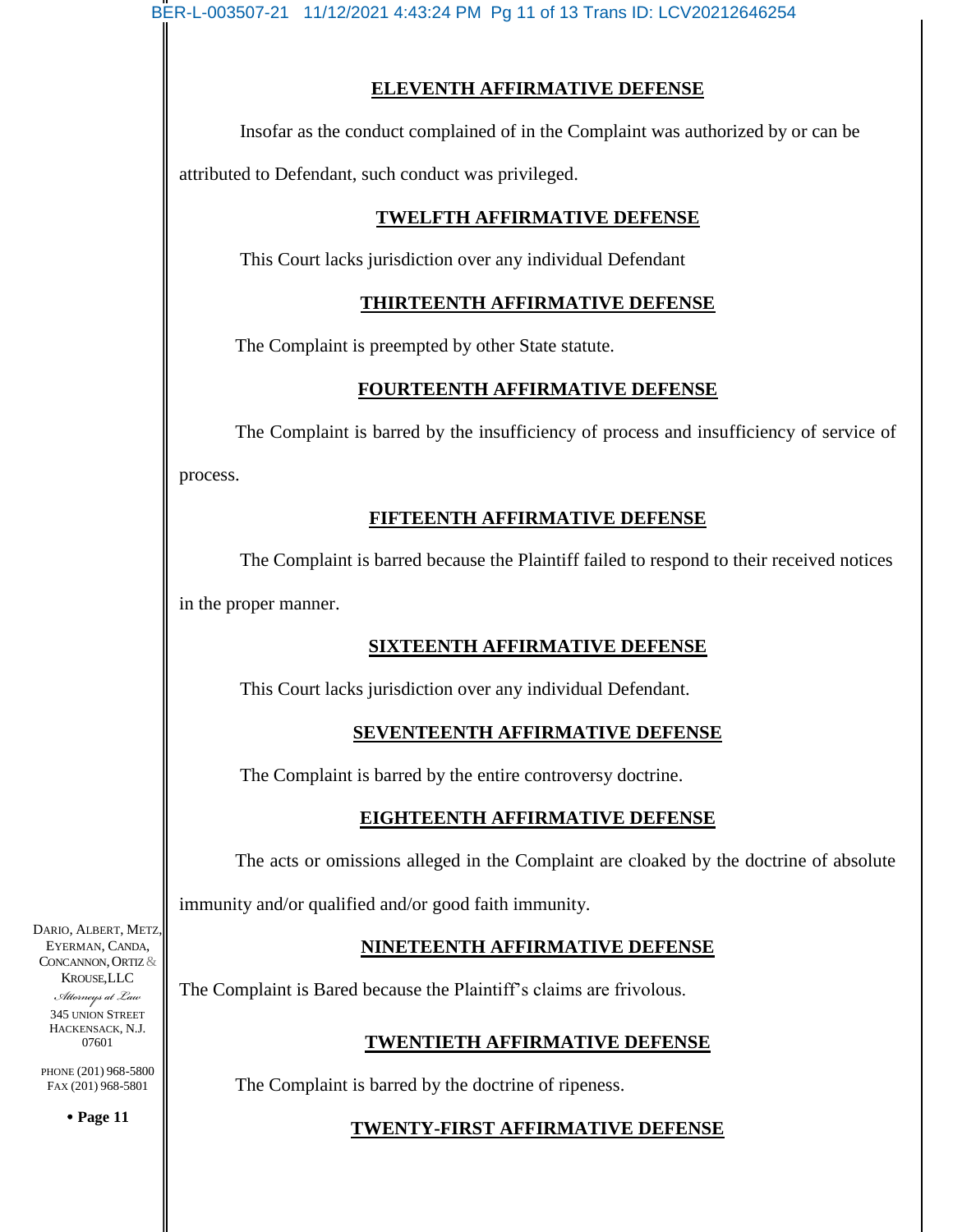The Complaint is barred by the doctrine of waiver.

## **TWENTY-SECOND AFFIRMATIVE DEFENSE**

The complaint is barred by the doctrine of unclean hands.

# **TWENTY-THIRD AFFIRMATIVE DEFENSE**

The Complaint is barred by the doctrine of estopple.

## **TWENTY-FOURTH AFFIRMATIVE DEFENSE**

The claims alleged in the Complaint are barred in whole or in part due to the doctrines of setoff and recoupment.

## **TWENTY-FIFTH AFFIRMATIVE DEFENSE**

The Plaintiff has failed to join a necessary party without who this action cannot proceed.

## **TWENTY-SIXTH AFFIRMATIVE DEFENSE**

The Complainant is bared as no relief can be grated because the proposed Redevelopment Area is designated as being a "non-condemnation area in need of redevelopment in that the designation poses no adverse impact upon any of Plaintiff's existing title or leasehold interests in and to any of the referenced properties, and further imposes no adverse obligations or requirements upon Plaintiff.

## **TWENTY-SEVENTH AFFIRMATIVE DEFENSE**

These Defendants reserve the right to supplement and amend this Answer by asserting such defenses as further investigation reveals to be necessarily appropriate. **WHEREFORE**, Defendants hereby demand judgment against the Plaintiff as follows:

A. Dismissing Plaintiff's complaint in its entirety;

- B. For reasonable attorneys' fees and costs; and
- C. For such other relief as the Court may deem just and equitable

DARIO, ALBERT, METZ, EYERMAN, CANDA, CONCANNON, ORTIZ & KROUSE,LLC

> *Attorneys at Law* 345 UNION STREET HACKENSACK, N.J. 07601

PHONE (201) 968-5800 FAX (201) 968-5801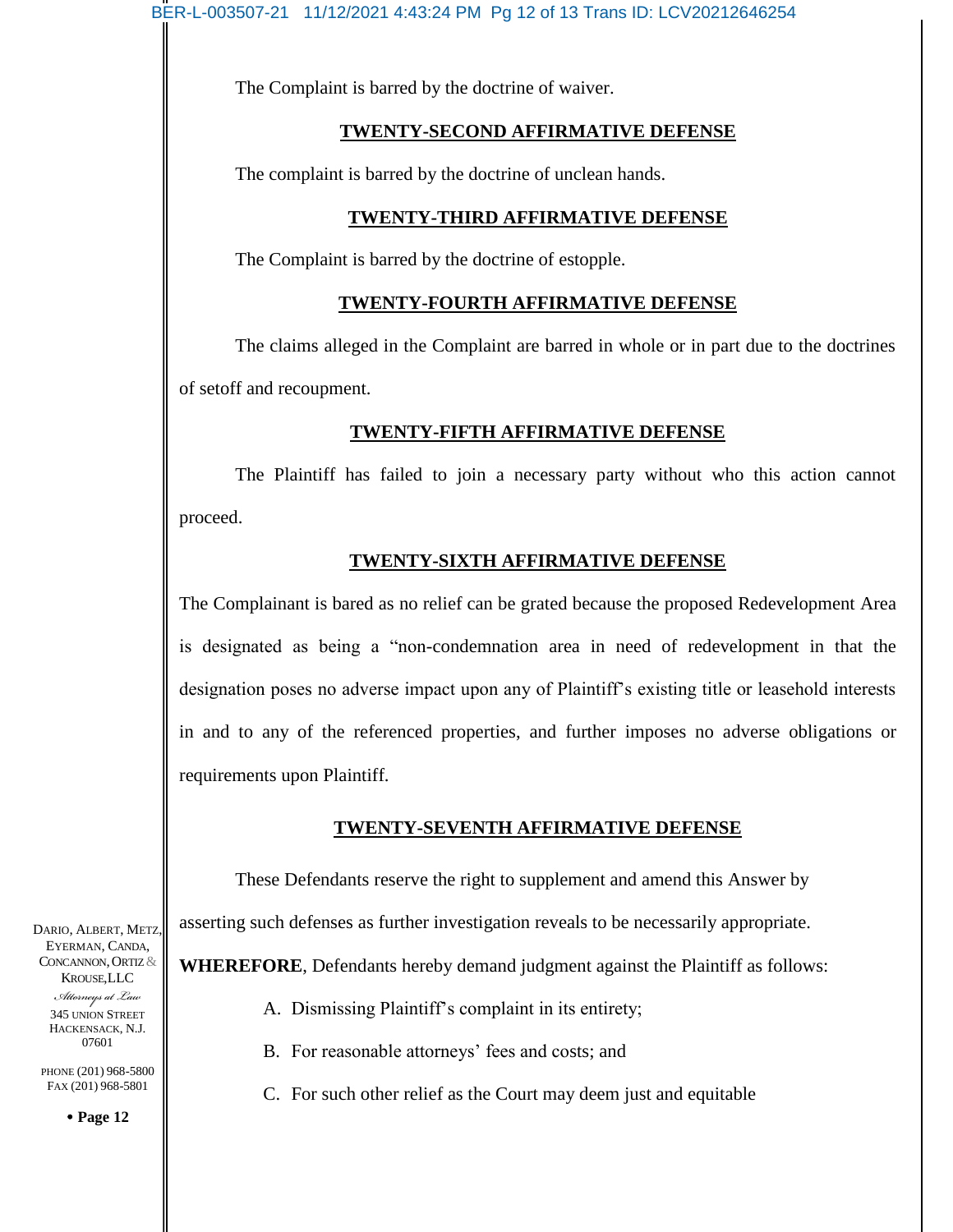# **DEMAND FOR JURY TRIAL**

Pursuant to Rule 4:35-1(a), Defendants hereby demand a trial by jury on all issues so triable.

# **DEMAND FOR STATEMENT OF DAMAGES**

Pursuant to Rule 4:5-2, Defendants hereby demand that within five (5) days of service of this pleading, Plaintiff serve on Defendants a written statement of the amount of damages claimed in the complaint.

# **DESIGNATION OF TRIAL COUNSEL**

Pursuant to Rule 4:25-4, the Court is advised that Brian E. Eyerman, Esq., is hereby designated as trial counsel.

# **CERTIFICATION REGARDING OTHER PROCEEDINGS AND PARTIES**

Pursuant to Rule 4:5-1(b)(2), I hereby certify that to the best of my knowledge as of the date herein that the matter in controversy is not the subject of any other action pending in any court or of any pending arbitration proceeding, that no other action or arbitration proceeding is contemplated, and that except for the fictitious defendants listed in the caption, there are no other non-parties who should be joined in the action pursuant to Rule 4:28 or who are subject to joinder pursuant to Rule 4:29-1(b) because of potential liability to any party on the basis of the same transactional facts

> DARIO, ALBERT, METZ, EYERMAN CANDA, CONCANNON, ORTIZ & KROUSE, LLC Attorneys for the Defendant, Township of Teaneck Planning Board.

By:

Brian E. Eyerman, Esq.

DARIO, ALBERT, METZ, EYERMAN, CANDA, CONCANNON, ORTIZ & KROUSE,LLC *Attorneys at Law* 345 UNION STREET HACKENSACK, N.J. 07601

PHONE (201) 968-5800 FAX (201) 968-5801

**Page 13**

Dated: November 11, 2020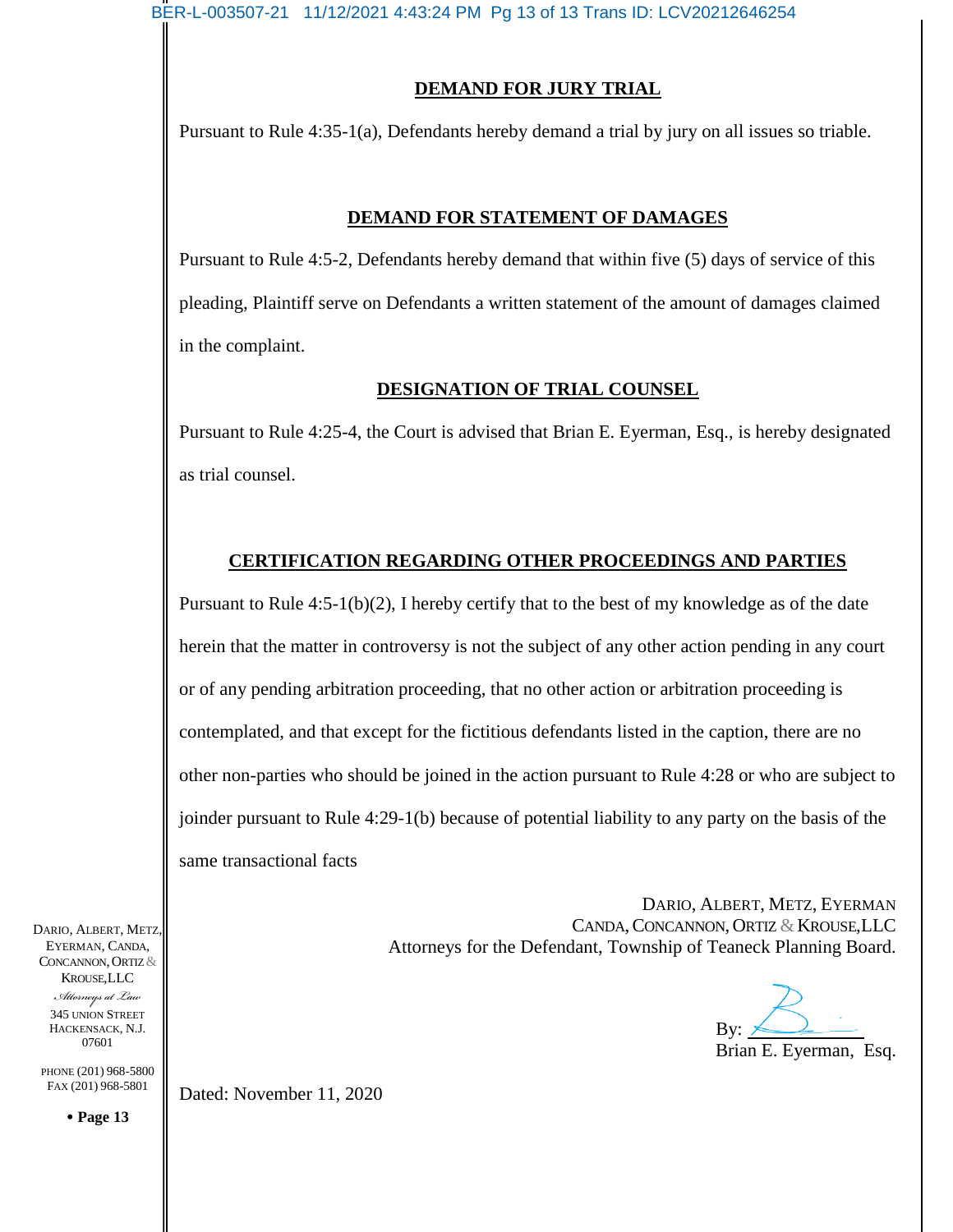# Civil Case Information Statement

#### **Case Details: BERGEN | Civil Part Docket# L-003507-21**

| Case Caption: THE STOP & SHOP SUPE RMARKET C VS | Case Type: ACTIONS IN LIEU OF PREROGATIVE WRITS                                  |
|-------------------------------------------------|----------------------------------------------------------------------------------|
| <b>TOWNSHIP OF TE</b>                           | <b>Document Type: Answer</b>                                                     |
| Case Initiation Date: 05/28/2021                | Jury Demand: YES - 6 JURORS                                                      |
| Attorney Name: BRIAN S EDMUND EYERMAN           | Is this a professional malpractice case? NO                                      |
| Firm Name: DARIO ALBERT METZ & EYERMAN LLC      | Related cases pending: NO                                                        |
| <b>Address: 345 UNION ST</b>                    | If yes, list docket numbers:                                                     |
| <b>HACKENSACK NJ 07601</b>                      | Do you anticipate adding any parties (arising out of same                        |
| Phone: 2019685800                               | transaction or occurrence)? NO                                                   |
| Name of Party: DEFENDANT : PLANNING BOARD OF    |                                                                                  |
| <b>TEANECK</b>                                  | Are sexual abuse claims alleged by: THE STOP & SHOP<br><b>SUPERMARKET CO? NO</b> |
| Name of Defendant's Primary Insurance Company   |                                                                                  |
| (if known): None                                |                                                                                  |

#### **THE INFORMATION PROVIDED ON THIS FORM CANNOT BE INTRODUCED INTO EVIDENCE CASE CHARACTERISTICS FOR PURPOSES OF DETERMINING IF CASE IS APPROPRIATE FOR MEDIATION**

**Do parties have a current, past, or recurrent relationship?** NO

**If yes, is that relationship:**

**Does the statute governing this case provide for payment of fees by the losing party?** NO

**Use this space to alert the court to any special case characteristics that may warrant individual management or accelerated disposition:**

**Do you or your client need any disability accommodations?** NO **If yes, please identify the requested accommodation:**

**Will an interpreter be needed?** NO **If yes, for what language:**

**Please check off each applicable category: Putative Class Action?** NO **Title 59?** NO **Consumer Fraud?** NO

I certify that confidential personal identifiers have been redacted from documents now submitted to the court, and will be redacted from all documents submitted in the future in accordance with *Rule* 1:38-7(b)

11/12/2021 Dated

/s/ BRIAN S EDMUND EYERMAN Signed